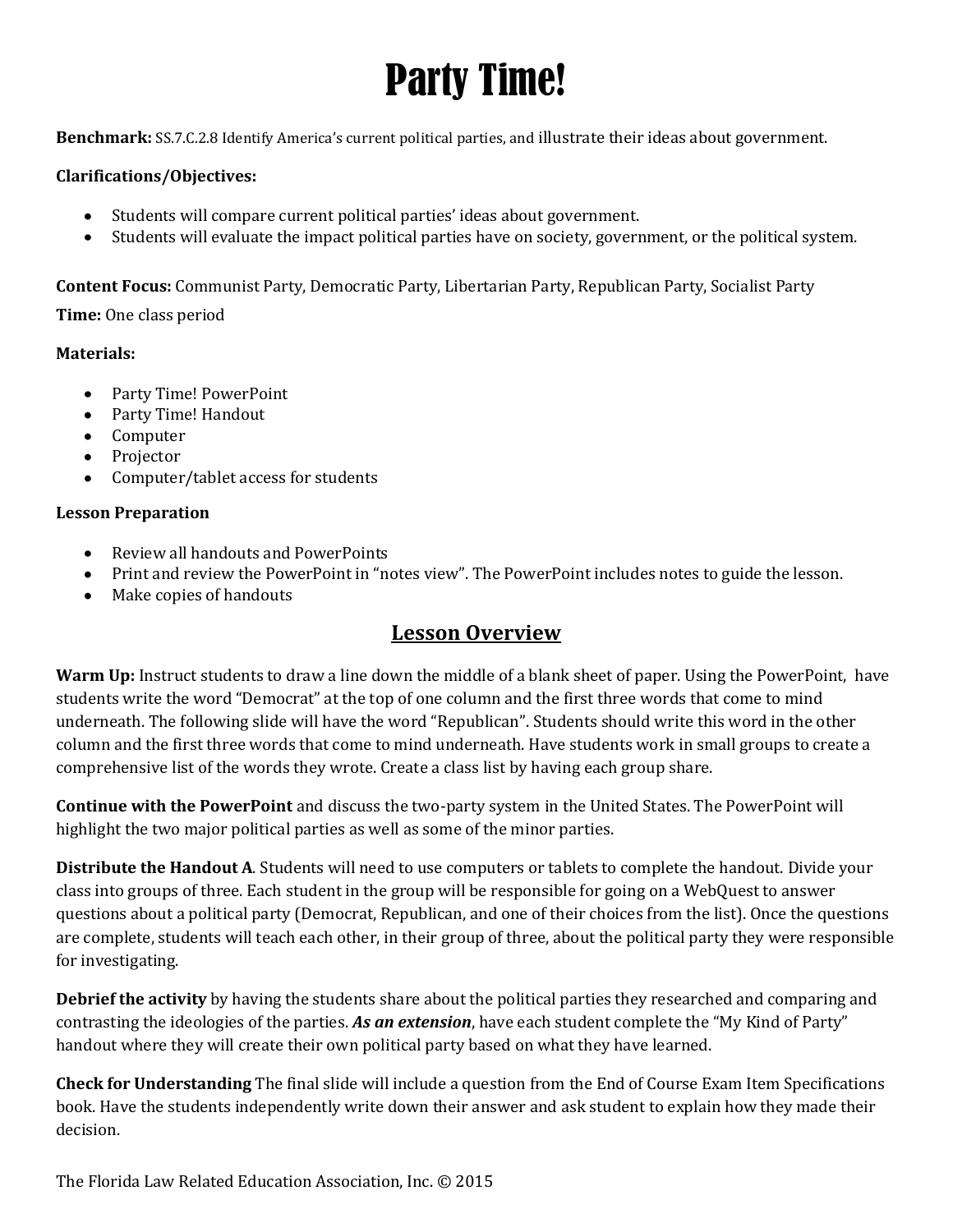# Party Time!

Directions: In your group of three, each person will need to select a political party they will be responsible for researching (Democratic, Republican, and one from the list provided). Visit the official website for your assigned party and complete the chart below by identifying the party's ideas about that topic. Once completed, teach the ideas of your assigned political party to the other members of your group and complete the chart.

| Note: Issues                                                      |                         |                  | Circle one:                                                       |
|-------------------------------------------------------------------|-------------------------|------------------|-------------------------------------------------------------------|
| can be found at<br>the bottom of                                  | <b>Democratic Party</b> | Republican Party | <b>Communist Party</b><br><b>Constitution Party</b>               |
| each party's<br>website                                           | www.democrats.org       | www.gop.com      | <b>Green Party</b><br>Libertarian Party<br><b>Socialist Party</b> |
| Economy                                                           |                         |                  |                                                                   |
| Environment                                                       |                         |                  |                                                                   |
| Health Care                                                       |                         |                  |                                                                   |
| Health care is<br>addressed as<br>"ObamaCare" on<br>some websites |                         |                  |                                                                   |
| Immigration                                                       |                         |                  |                                                                   |
| National<br>Security/<br>Defense                                  |                         |                  |                                                                   |
| Issue of your<br>choice:                                          |                         |                  |                                                                   |
|                                                                   |                         |                  |                                                                   |